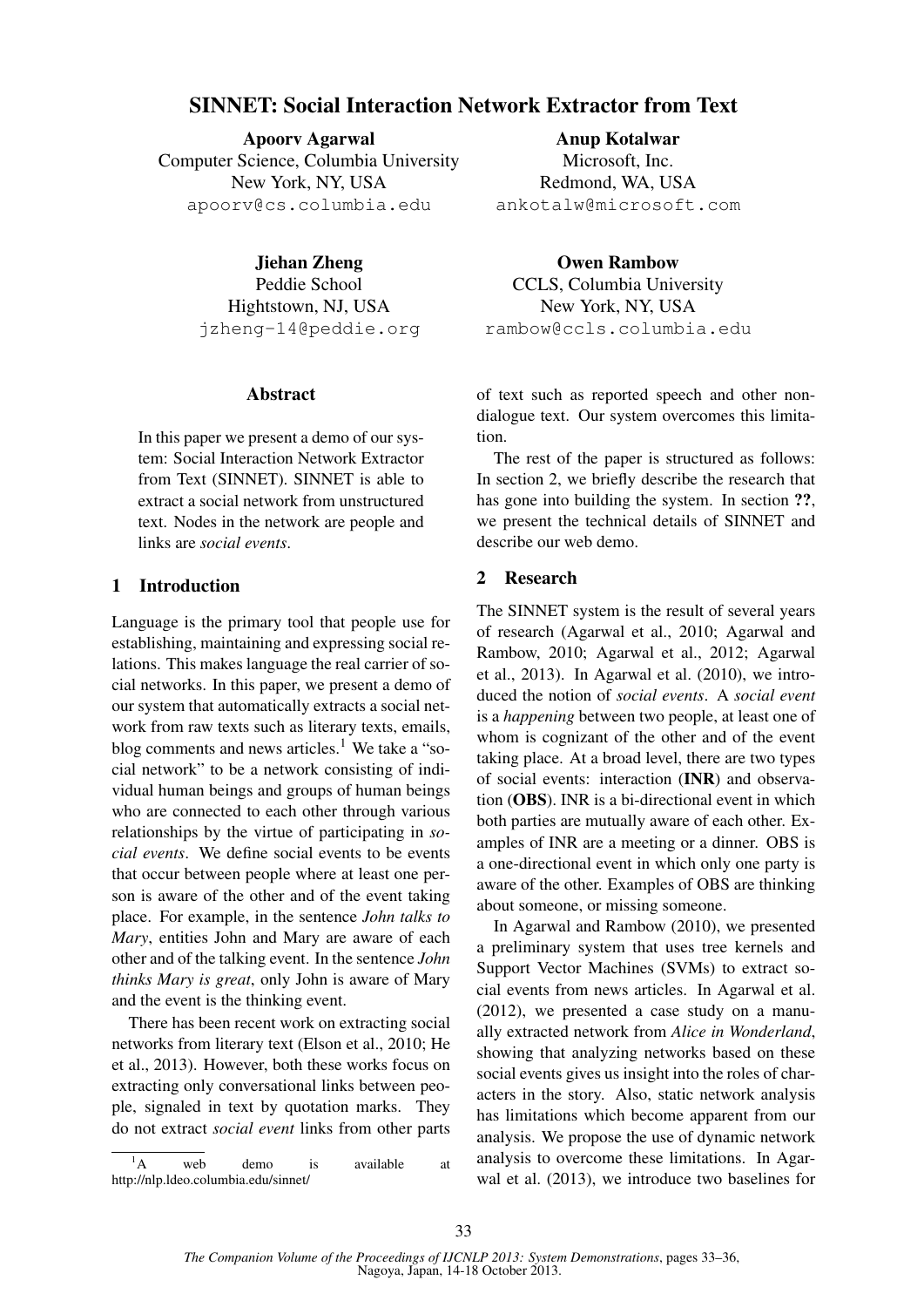

Figure 1: Two figures exemplifying the meaning of social events and social network.



Figure 2: Social network of the entire *Alice in Wonderland*.

the social event extraction task and show that our system trained on a news corpus using tree kernels and support vector machines beats the baseline systems by a statistically significant margin. We also show that while the performance of our system on detecting social events in *Alice in Wonderland* achieves an F-measure of 61%, the unweighted network built using these detected social events is not statistically distinguishable from the un-weighted gold network according to popularly used network measures.

Figure 1 shows two figures exemplifying the meaning of social events and social networks. In the first figure, there are three entity mentions: Alice, Rabbit and her (co-referential with Alice). There is an OBS event between Alice and Rabbit triggered by the word in bold – *saw*. The direction of the event is from the observer to the one being observed. In the second figure there are two entity mentions: *Alice* and *Mouse*. There is a bidirectional interaction link between the Alice and Mouse triggered by the word *asked*.

Figure 2 shows the network extracted from an abridged version of *Alice in Wonderland* (Agarwal et al., 2012). Figure 3 shows the output of running the Hubs and Authority algorithm (Kleinberg, 1998) on the network. In information retrieval, an *authority* is a webpage that many *hubs* point to and a *hub* is a webpage that points to many *authorities*. In our network, webpages are synonymous to characters. Figure 3a shows the hubs in decreasing order of hub weights. Figure 3b shows the authorities in decreasing order of authority weights. We see that the main character of the story, *Alice*, is the main authority but not the main hub. This network may be used for other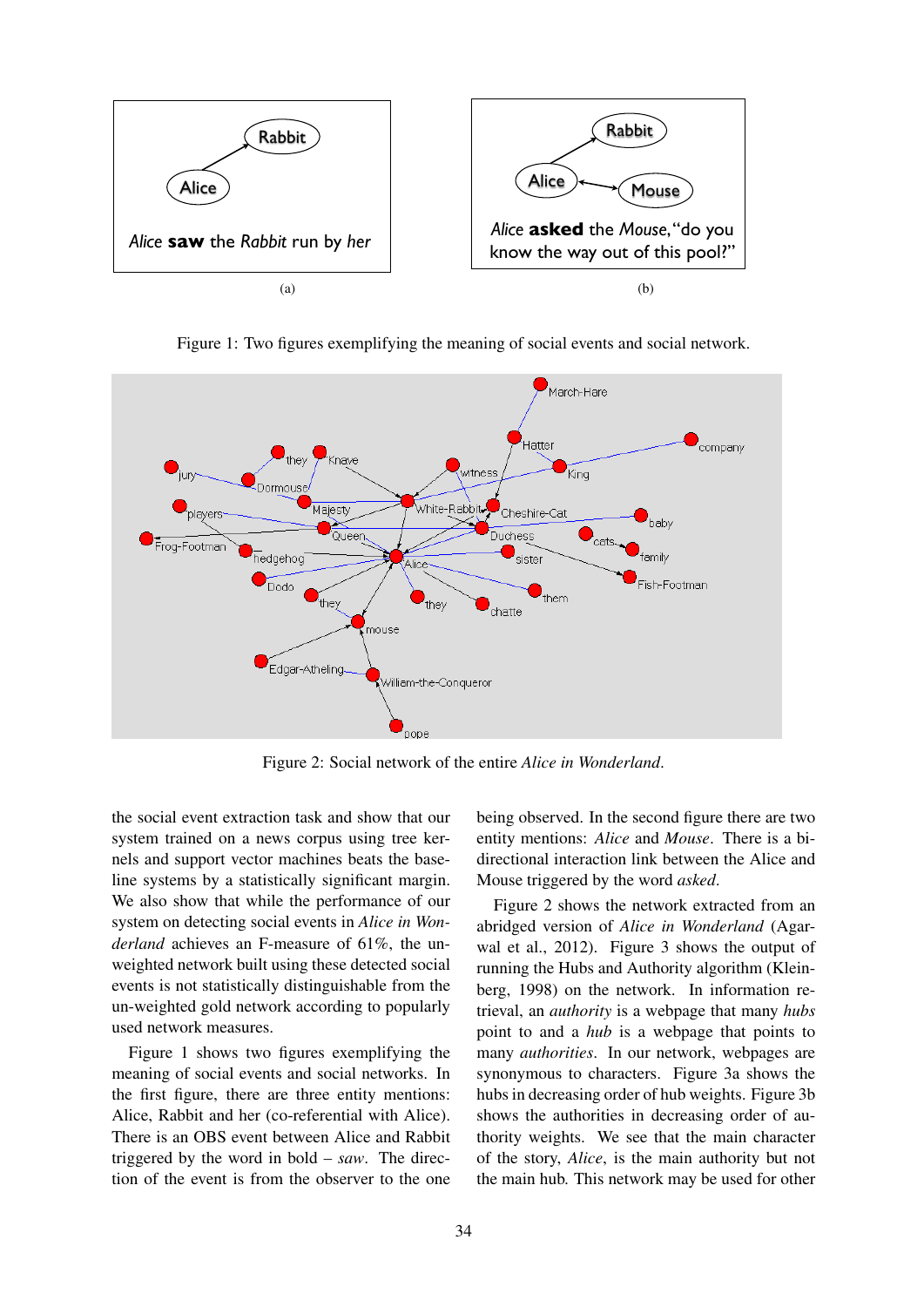

(a) Hubs in order of decreasing hub weight: Mouse, White Rab-(b) Authorities in order of decreasing authority weights: Alice, bit, Alice Majesty (King), Mouse, White Rabbit



Figure 3: Hub and authority weights of characters. Larger the node, higher its weight.

(a) Network at the end of Chapter 1 (b) Network at the end of Chapter 3

Figure 4: Dynamic network plots of *Alice in Wonderland*

types of social network analyses such as finding communities.

In Agarwal et al. (2012), we argued that a static network does not bring out the true nature of a network. For example, even though the centrality of the *Mouse* in a static network is high, a dynamic network analysis shows that the mouse is central only in one chapter of the novel (Chapter 3 – *The drying ceremony*). Figure 4 shows the the network at the end of chapter 1 and chapter 3.

## 3 System details and Web demo

SINNET is fully implemented in Java. Following is a list of external off-the-shelf tools used by our current pipeline: Jet sentence splitter, Jet NER (Grishman et al., 2005), Stanford parser (Klein and Manning, 2003), SVM-Light-TK (Moschitti, 2006),

Input to SINNET may be provided in two formats: as raw text or text with entity annotations.

| SINNET<br>Demo<br>Publications<br>Description |                                                                                                                                           |
|-----------------------------------------------|-------------------------------------------------------------------------------------------------------------------------------------------|
| Enter text<br>Alice had a meeting with Bob.   | Select a model<br>@ lexical<br>syntatic<br>$@$ semantic<br>liexical + syntactic + semantic<br>@ lexical + syntactic<br>lexical + semantic |
|                                               | Syntactic + semantic<br>Download .NET file<br>Submit                                                                                      |
| Bob                                           | $\overline{\phantom{a}}$                                                                                                                  |
|                                               |                                                                                                                                           |

Figure 5: Image of our web demo

If the text is input as raw text without any entity annotations, SINNET first runs an off-the-shelf named entity recognizer and co-reference resolution (NER) tool. Currently, we run Jet (Grish